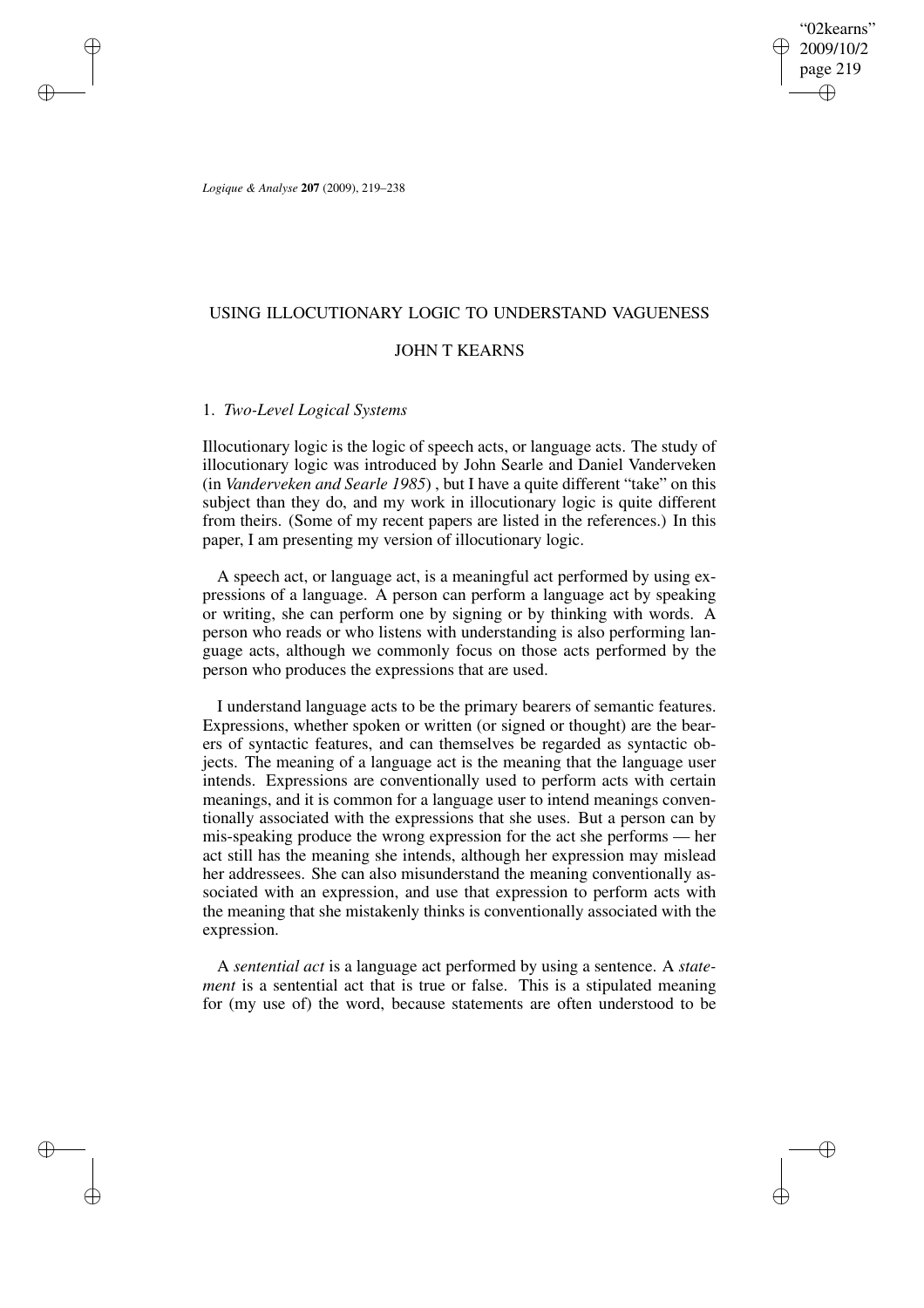"02kearns" 2009/10/2 page 220 ✐ ✐

✐

✐

### 220 JOHN T KEARNS

something like assertions. A sentential act can be performed with a certain *illocutionary force*, like the force of a promise or a request, of an apology or a threat. A sentential act performed with a certain illocutionary force constitutes an *illocutionary act*. Statements themselves can be performed with a variety of illocutionary forces. For example, a single statement can be asserted or denied, it can be supposed true or supposed false. A statement performed with a certain illocutionary force constitutes an illocutionary act, but in talking about *statements*, we abstract away from whatever forces they might have.

A *speech-act argument*, which is the kind of argument that people actually make, contains illocutionary acts as premisses and conclusions. A simple argument consists of one or more premiss acts and a conclusion inferred from them, and a complex argument contains (other) arguments as components. Our considering simple and complex arguments makes it inappropriate to characterize deductive arguments as valid or invalid, for the customary understanding of validity would apply only to simple arguments. For us, arguments are either *deductively correct* or not.

Let us consider how a focus on language acts impacts the study of logic, and how illocutionary logic is related to standard logic. It is now customary to carry out research in logic by developing *logical systems*, or *logical theories*. Such a theory consists of (1) a formal language, usually artificial, (2) a semantic account for that language, and (3) a deductive system for establishing one or another kind of result involving expressions of the language. Since people don't normally use expressions of formal languages to write, say, or think things, there is a sense in which these are not genuine languages. (Expressions of genuine languages are "scripts" for performing language acts.) I will continue to speak of *logical languages*, but I think it most appropriate to regard sentences of these languages as *representations* of language acts that people either do perform or might perform. The semantic account is then for the language acts that are represented, and the deductive system codifies certain "logically distinguished" expressions of the formal language.

In a standard system of logic, the sentences of the logical language represent statements, and the semantic account gives truth conditions of these statements. The deductive systems focus on truth-conditional logical consequence in one way or another. Standard systems make no provision for illocutionary force. To incorporate the illocutionary dimension, we add things to a standard system of logic. To obtain a theory/system of illocutionary logic, (1) illocutionary-force indicating expressions, or *illocutionary operators*, are added to the formal language; (2) the account of truth conditions

✐

✐

✐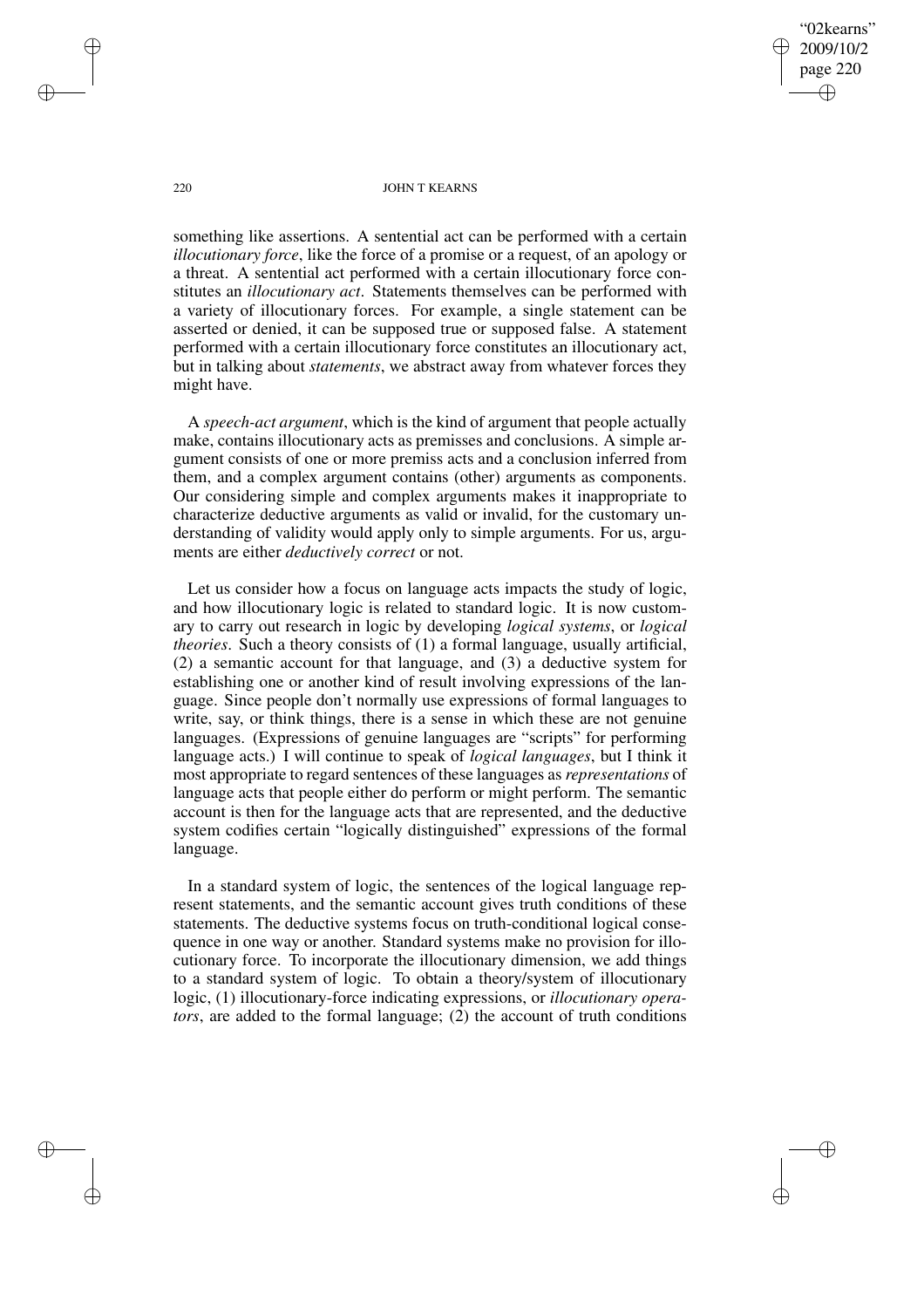of statements is supplemented with an account of semantic features of illocutionary acts; (3) the deductive system is modified to accommodate illocutionary operators and illocutionary force.

✐

✐

✐

✐

In a system of illocutionary logic, the formal language and semantic account have two levels: the first level is ontological, or *ontic*, and the second level is *epistemic*. The ontic level considers the formal language without illocutionary operators, and provides a (familiar) account of the truth conditions of statements represented by sentences of this language. A standard system of logic is a first-level system of illocutionary logic.

The second-level (or full) system deals with illocutionary acts and *rational commitment*. In the first-level system, there is no special interest in who it is that makes the statements being considered. Different people can make essentially the same statement (or essentially similar statements), and the logically important features of a statement are independent of whoever it is that makes the statement. A first-level logical system is a "third person" system. It is different with illocutionary acts. Two people cannot, for example, make essentially the same assertion. For Jones' assertion commits Jones to make further assertions and denials, but make no claims on Smith, while Smith's assertion commits Smith but not Jones. Her commitments underlie the deductively correct (speech-act) arguments that a person makes. It is essential to an assertion, and is also logically important, just whose assertion it is.

An epistemic-level system of illocutionary logic is a first-person system developed for, and from the perspective of, a particular person. I generally consider an idealized person whom I call the *designated subject*, for whom I usually use feminine pronouns. The illocutionary acts represented by expressions in the epistemic-level logical language are the designated subject's acts. They could also be our own acts, if we use the language to represent them. The epistemic-level semantic account is concerned with the *rational commitments* of the designated subject.

But how am I understanding rational commitment? Making a decision to do or not do something rationally commits the agent to do or not do it. Performing some intentional acts can rationally commit a person to do others. Some commitments are unconditional — deciding to get a haircut on the way to work establishes such a commitment for me. Other commitments are conditional, like my commitment to close the upstairs windows if it rains while I am at home. Accepting, or asserting, a certain statement as true commits me to accept other statements, but this is a conditional commitment. I am committed to act only if I have some interest in the matter and give it some

"02kearns" 2009/10/2 page 221

✐

✐

✐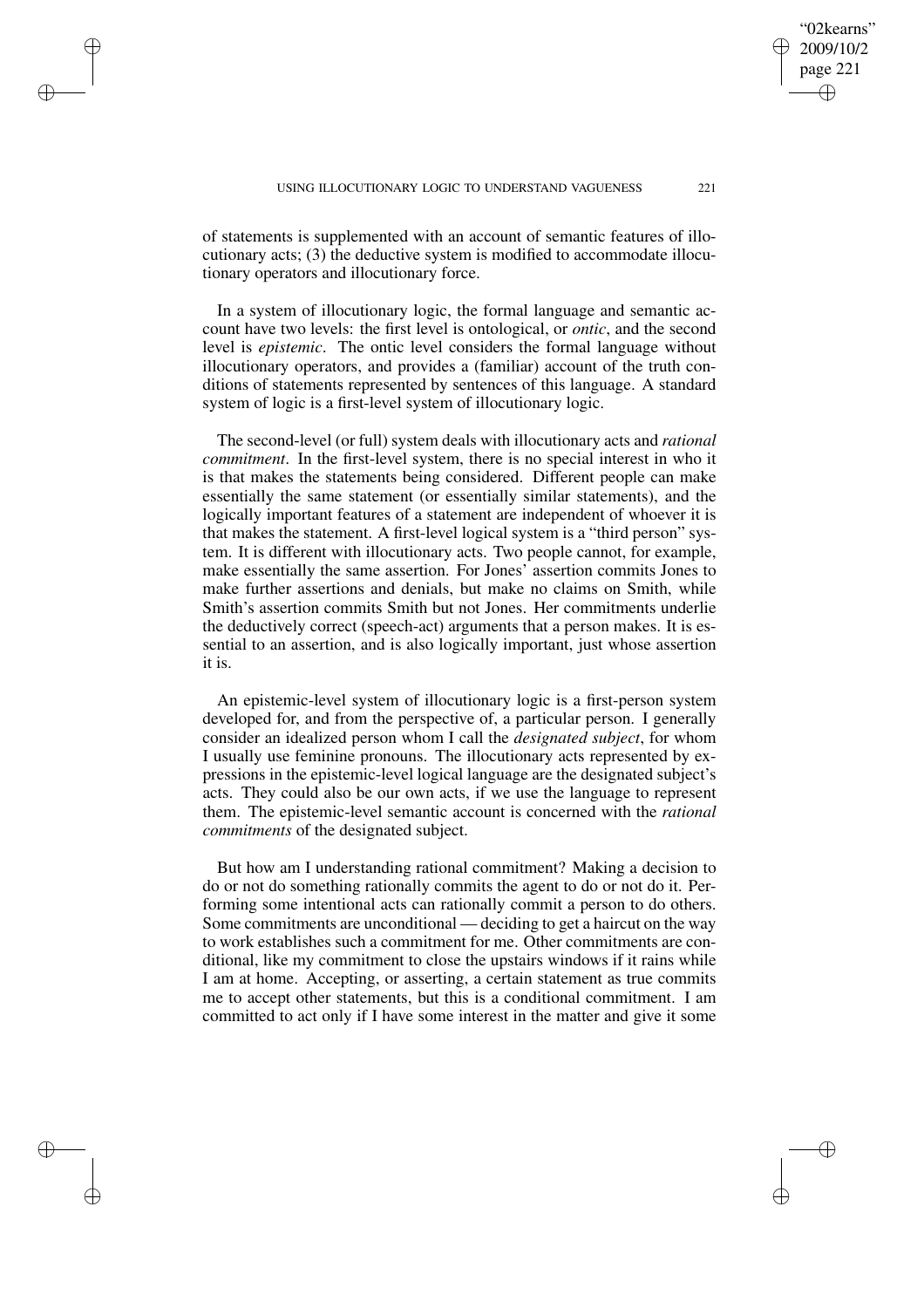"02kearns" 2009/10/2 page 222 ✐ ✐

✐

✐

## 222 JOHN T KEARNS

thought. It is irrational, for example, to accept [ $A \vee B$ ] and ∼A, but refuse to accept  $B$ ; however, I am not rationally required to consider whether  $B$  is true or not. (And I can lose the commitment if I give up one of the initial assertions.)

A group of statements either implies (or entails) a further statement or not. If there is implication, there is no distinction between immediate and mediate (or remote) implication. But some commitments are immediate while others aren't. If accepting  $A$  immediately commits me to accept  $B$ , and accepting  $B$  immediately commits me to accept  $C$ , accepting  $A$  may commit me only *mediately* to accept C. It is immediate commitment which motivates a person to act. In carrying out a complex deduction, the reasoner follows a chain of immediate commitment from the initial illocutionary acts to the concluding act. In an epistemic-level illocutionary theory, the deductive system is a first-person system for the designated subject to use in tracing the commitment consequences of her own illocutionary acts.

# 2. *An Illustrative System Of Illocutionary Logic*

The language  $L$  has indefinitely many atomic sentences, and compound sentences formed with the connectives '∼,' '∨,' and '&.' (The horseshoe of material implication is a defined symbol.) The atomic and compound sentences are the *plain sentences* of L. In addition, L has these illocutionary operators:

| $\vdash$ – the sign of assertion          | $-$ the sign of denial          |
|-------------------------------------------|---------------------------------|
| $\mathsf{L}$ – the sign of supposing true | $-$ the sign of supposing false |

An assertion is here understood to be an act of considering/making a statement and accepting it as being or representing what is the case, or an act of considering and reaffirming a statement if it has already been accepted. A denial is an act of considering and rejecting a statement, or of indicating one's continued rejection of the statement. So assertions and denials don't require an audience, and all assertions and denials are sincere.

A person can suppose a statement to be true, which is to temporarily accept the statement, or suppose a statement to be false, to reason from the supposition to further acts. When one infers a conclusion from one or more suppositions, that conclusion also has the status of a supposition, and will be called a supposition. (Even though, ordinarily, we say "suppose" to begin an argument, but don't say "suppose" for the conclusion.)

✐

✐

✐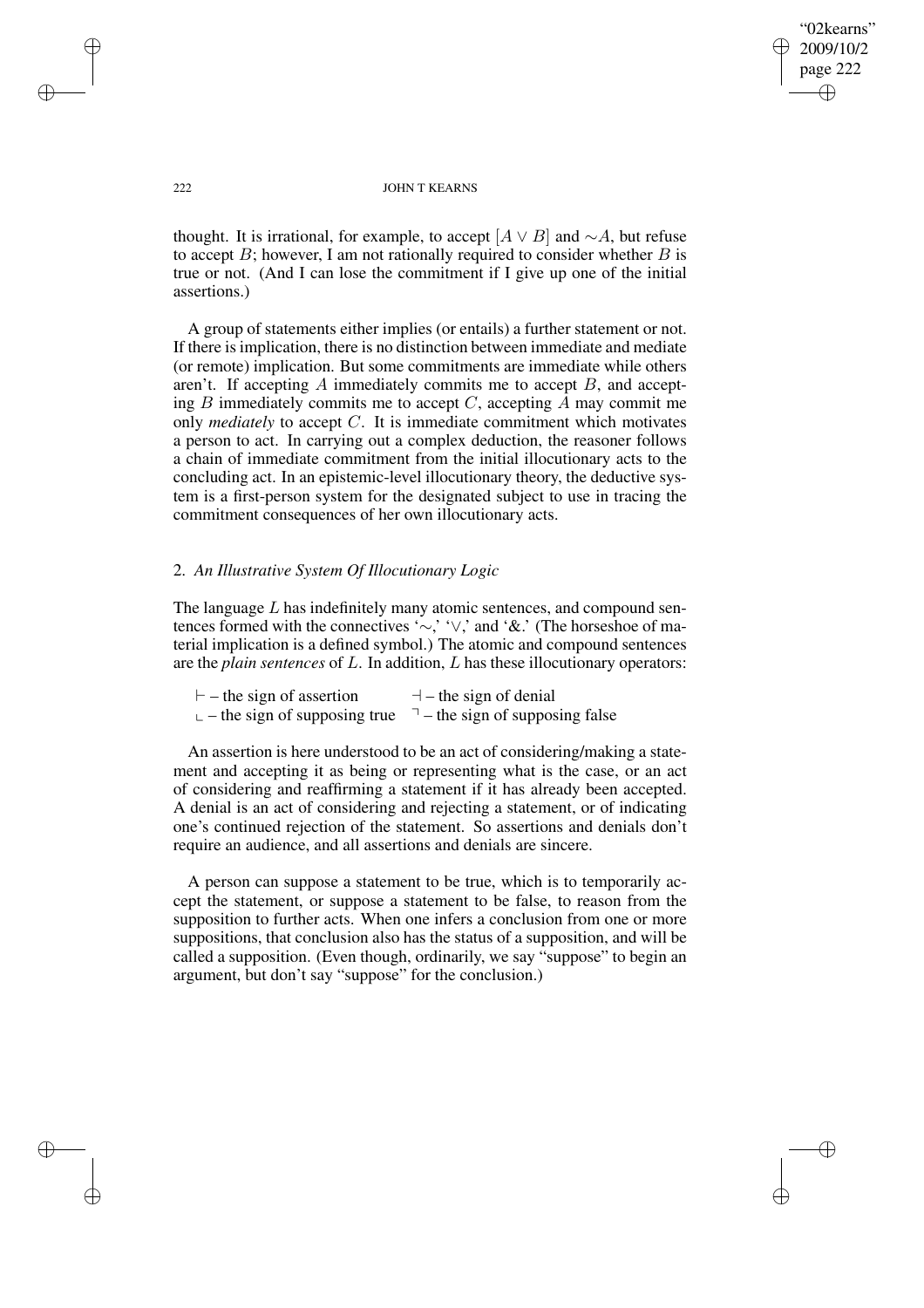If A is a plain sentence of L, then the following:  $\vdash A$ ,  $\vdash A$ ,  $\vdash A$ ,  $\lnot A$ are *completed sentences* of L. There are no other completed sentences. So all completed sentences begin with an illocutionary operator. Illocutionary operators cannot be iterated, and a completed sentence cannot occur as a component of a larger sentence.

✐

✐

✐

✐

The ordinary connectives represent something a person says in making a statement, but the illocutionary operators represent what a person *does* in making a statement. It often happens that a person doesn't *say* anything to indicate what she is doing. (We don't usually say "I assert that" when making an assertion.) Completed sentences are not used by us to say what the designated subject does, they are for the designated subject to use to make assertions, denials, and suppositions. We can also use them to perform our own illocutionary acts. (Of course, sentences in the logical language, and proofs in the deductive system, are *representations* of acts performed by the designated subject, but they aren't representing statements *about* the designated subject.)

An epistemic-level deductive system should employ constructions which represent genuine (language act) arguments, whose premisses and conclusions are illocutionary acts. In a fuller presentation, I would develop a system S which is a natural deduction system employing tree proofs (or deductions). Proofs in such a system are especially perspicuous, since their deductive structure is apparent. Each step in one of these proofs is a completed sentence. An initial step in a tree proof can be an assertion, denial, or supposition. Only initial suppositions are hypotheses of the proof. Initial assertions and denials should be (or represent) knowledge or beliefs and disbeliefs of the designated subject (of whoever is making the argument).

Except for the illocutionary operators,  $S$  is a familiar sort of deductive system. Rules for constructing tree proofs (for making the inferences in tree proofs) take account of both truth conditions and illocutionary force. For example, the rule *& Introduction* allows one to infer the supposition of a conjunction when one premiss is a supposition:

| $+A \perp B$             | $\vdash A \quad \vdash B$ | $A \vdash B$      |
|--------------------------|---------------------------|-------------------|
| $\lfloor A \& B \rfloor$ | $\lfloor A \& B \rfloor$  | $\sqcup [A \& B]$ |

And to infer an assertion when both premisses are asserted:

$$
\frac{\vdash A \quad \vdash B}{\vdash [A \& B]}
$$

"02kearns" 2009/10/2 page 223

✐

✐

✐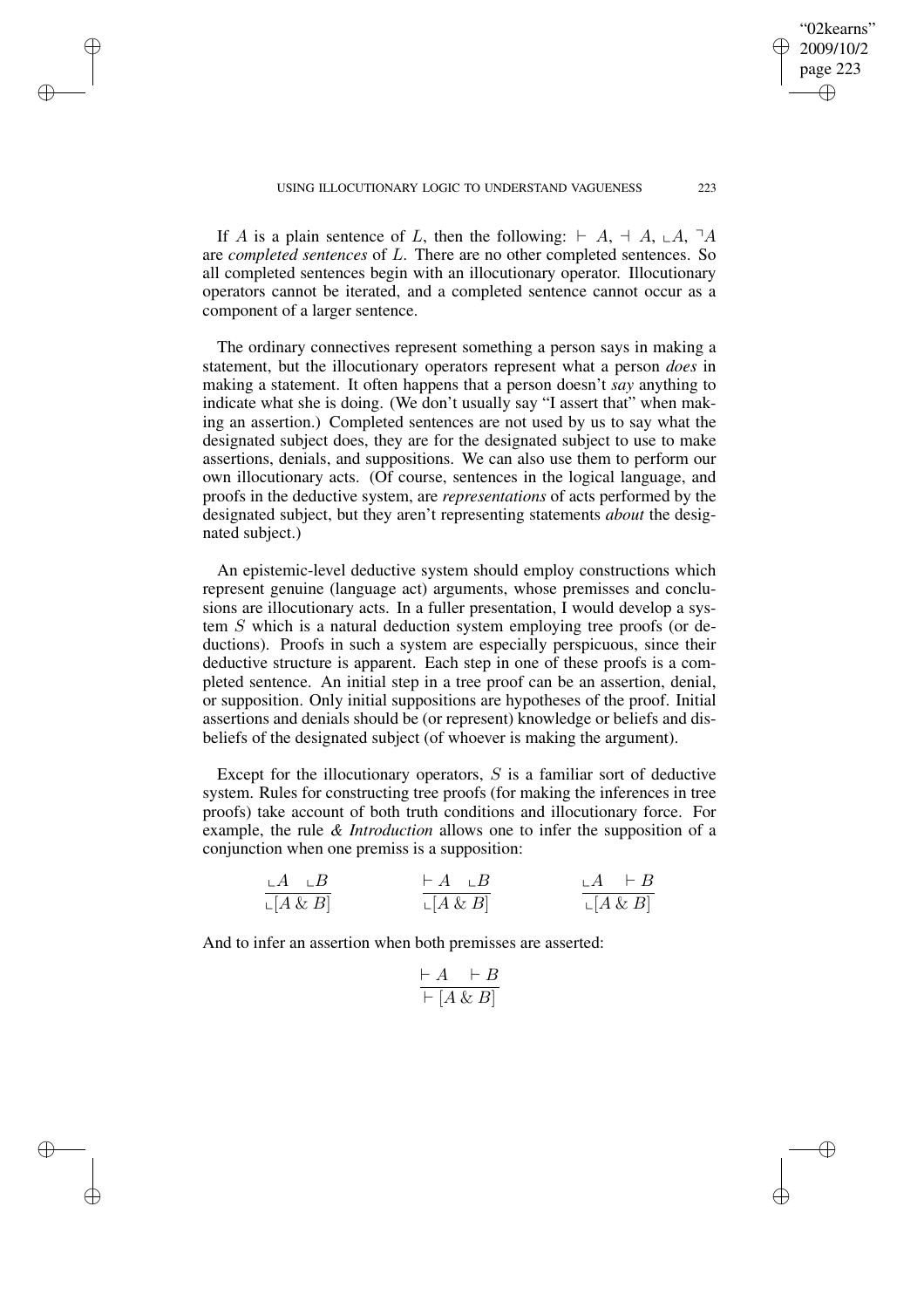✐

✐

## 224 JOHN T KEARNS

But it isn't correct to argue like this:

$$
\frac{\mathop{\llcorner} A \quad \mathop{\llcorner} B}{\vdash [A \& B]}
$$

even though the concluding statement is true whenever the premiss statements are true. This argument isn't invalid, but it is *deductively incorrect*.

In complex arguments, a sub-argument, as a whole, often serves as a premiss. We see this in the following:

$$
\frac{\overline{A} + B}{\overline{A} \times B} \quad \& Introduction
$$
\n
$$
\xrightarrow{L[A \& B]} \& Elimination
$$
\n
$$
\overline{A \cup B} \quad \Rightarrow Introduction, discharge \quad \angle A'
$$

The entire sub-proof ending with  $\angle B'$  is a premiss for the final conclusion. The hypothesis  $\mathcal{L}A'$  of this sub-proof is discharged by the application of ⊃ *Introduction* so that it is not a hypothesis of the completed proof. (An 'x' is placed above hypotheses that are discharged.) The conclusion is an assertion because it depends on no undischarged hypotheses. If the initial assertion ' $\vdash B$ ' were replaced by a supposition ' $\bot B$ ,' then the conclusion would be the supposition ' $\mathcal{L}[A \supset B]$ .'

It is important to understand that proofs in the deductive system are to be made by the designated subject — we are merely onlookers. Although it is actually us who are constructing the proofs, we are doing this "on her behalf." (On the other hand, we can place ourselves in the role of the designated subject, and construct arguments for ourselves.)

# 3. *Two Semantic Levels*

It is to some extent arbitrary where we draw the line around the field to be called *semantics*. Semantics might, for example, be limited to the truth conditions of statements, or it might be the study of the meanings conventionally associated with expressions. I conceive semantics more broadly, although as I conceive it, semantics includes the study of the truth conditions of statements, and also of meanings conventionally associated with expressions.

 $\boldsymbol{r}$ 

✐

✐

✐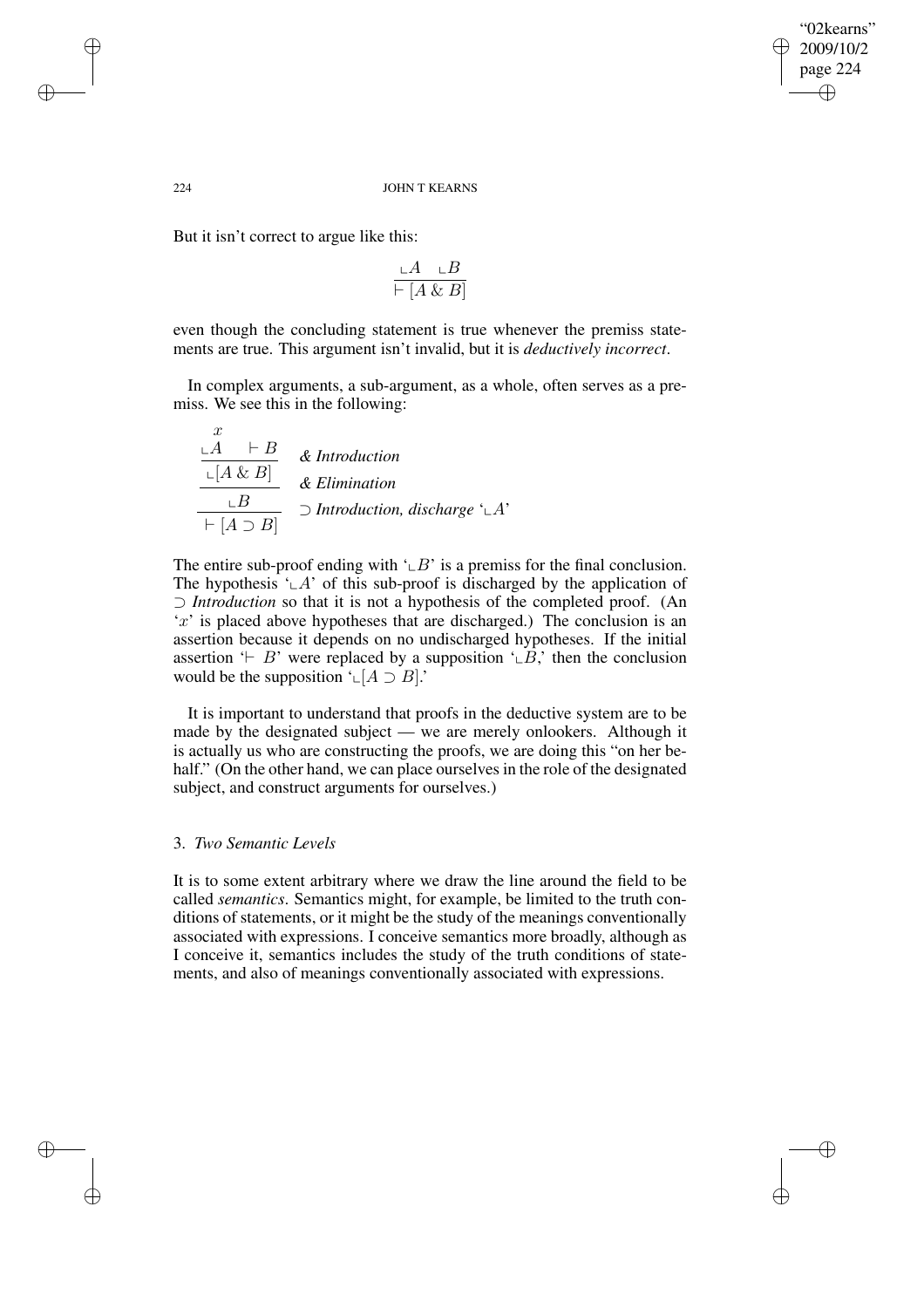### USING ILLOCUTIONARY LOGIC TO UNDERSTAND VAGUENESS 225

✐

✐

✐

✐

My goal is to understand language and the use of language, so that I can understand what topics and issues belong together, and further understand how they fit together. To this end, I am trying to develop and deploy concepts that "carve nature at its joints," and to use these concepts in investigating illocutionary logic. With topics that fit together, we can use similar techniques to explore them. The two semantic levels associated with an illocutionary system of logic are both concerned with meanings intended by language users, and in studying these levels we employ functions that assign things to expressions in the logical language.

The first semantic level of the language L is entirely familiar. *Interpreting functions* assign truth and falsity to atomic plain sentences of the language, and each of these functions determines a valuation of the plain sentences of L in a standard way. A set X of plain sentences of L *implies* a plain sentence A iff there is no interpreting function of L for which all sentences in X are true but A is false. A set X of plain sentences is (*semantically*) *consistent* iff there is an interpreting function of  $L$  for which all sentences in  $X$  are true.

The second-level semantic account is for completed sentences of L, and should deal with semantic features of these sentences in a way analogous to that in which the first-level account deals with truth and truth conditions. An assertion or a denial or a supposition isn't true or false, except in some derivative sense. But the designated subject, or any of us, will be *committed* at a time to accept or reject certain statements, or to suppose them true or suppose them false. We can develop the second-level account for the designated subject at some particular time. It is convenient to focus on either knowledge or (justified) belief. At the time in question, there are some statements that the designated subject has actually considered and accepted, which she continues to accept, and some statements she has considered and rejected, which she continues to reject. If she has accepted the statements with the force of knowledge claims and rejected them with an analogous force, her acceptings and rejectings constitute her *explicit knowledge*; otherwise they are her *explicit beliefs* and *disbeliefs*. These acts commit her at that time to accept some further statements and to reject still others.

If the designated subject has already accepted  $A$ , and hasn't forgotten or changed her mind, she is committed to perform:  $\vdash A$ , and if she hasn't yet accepted A but is committed to do so, then she is also committed to perform  $+A$ .' If we use the symbol '+' for the value of assertions and denials (completed sentences  $\vdash A'$  and  $\vdash B'$ ) which the designated subject is committed at that time to "perform," then a *commitment valuation* will be a function which assigns  $+$  to some assertions and denials of  $L$ .

"02kearns" 2009/10/2 page 225

✐

✐

✐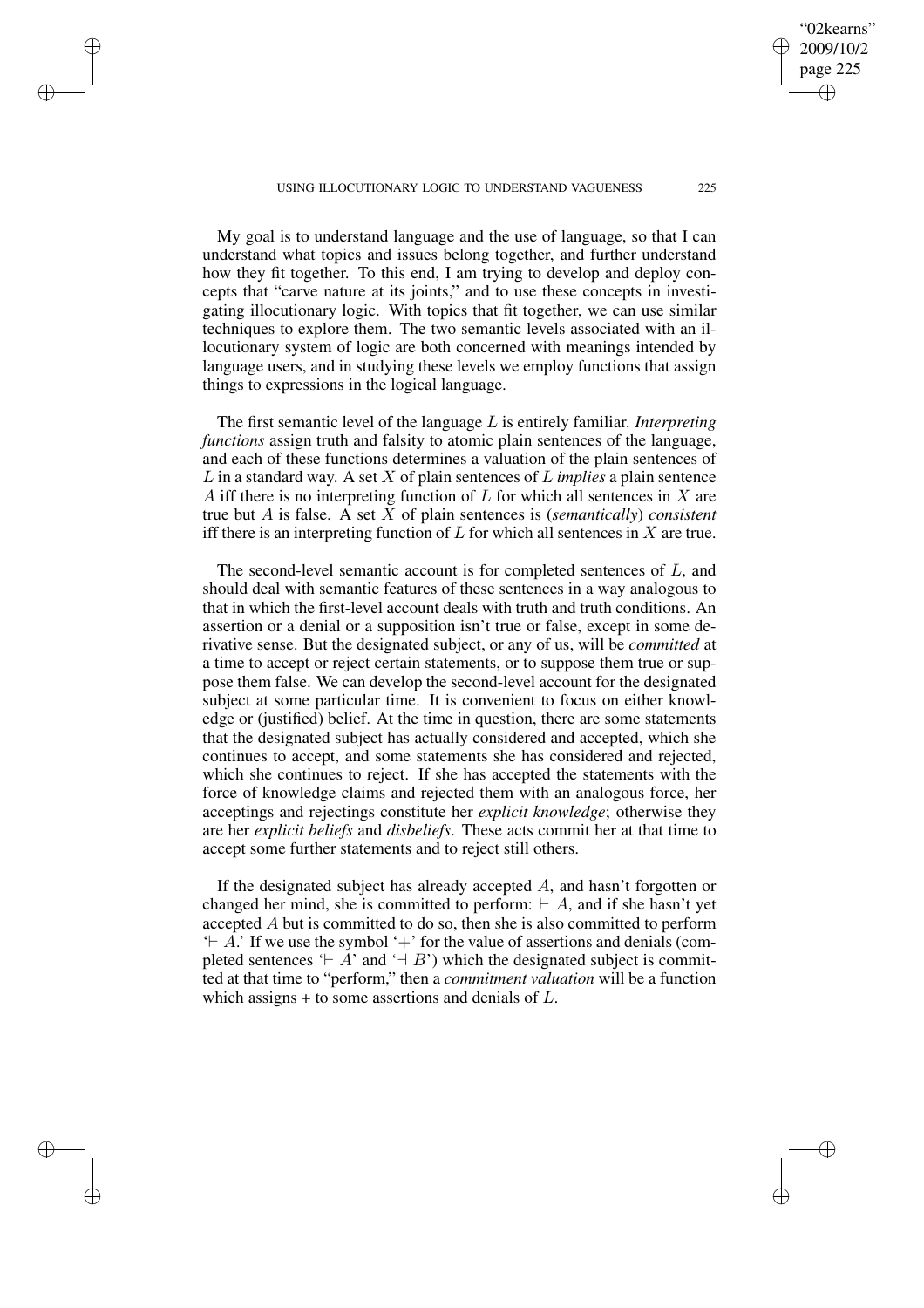"02kearns" 2009/10/2 page 226 ✐ ✐

✐

✐

### 226 JOHN T KEARNS

Commitment and truth have important relations to one another. A commitment valuation  $V$  is *based on* an interpreting function  $f$  iff the function makes true those statements whose assertions have value  $+$ , and makes false those statements whose denials have value +. That is, (i) if  $V(\vdash A) = +$ , then  $f(A) = T$ , and (ii) if  $V(\dashv A) = +$ , then  $f(A) = F$ . If V registers the knowledge (or the belief) of the designated subject at a time, and  $V$  is based on  $f$ , then  $f$  is one way the world might be, given what the designated subject knows, or believes.

A commitment valuation is *coherent* iff it is based on an interpreting function. If commitment valuation V is based on interpreting function  $f$ , then  $\langle f, V \rangle$  is a *coherent pair*.

If sentences of  $L$  represent certain statements, it may happen that the meanings of those statements, or some aspects of their meanings, determine some interpreting functions not to be appropriate. For example if distinct sentences A, B represent statements with the same meaning, then an interpreting function which assigns T to  $A$  and F to  $B$  isn't appropriate. We often limit our attention to a class W of *admissible* interpreting functions.

If a coherent valuation  $V_0$  registers the designated subject's explicit knowledge or belief at a time, there will be some sentences that are true for every (admissible) interpreting function on which  $V_0$  is based, and others which are false for every such function. We anticipate that the designated subject will be committed to accept all those statements that always come out true, and to reject the ones that must be false. The valuation V which assigns  $+$ to all the assertions and denials which the designated subject is committed to perform is the *completion* of  $V_0$ .

Commitment valuations do not award values to suppositions, because suppositions come and go too quickly. We often introduce a supposition in the course of an argument and discharge that supposition before the argument is finished. Assertions and denials, at least for an idealized person, have more permanence. To explain second-level counterparts to implication and (semantic) inconsistency, we introduce a concept of *satisfaction*. Satisfaction involves both truth and commitment, although commitment itself respects truth conditions.

A coherent commitment valuation *satisfies* those assertions and denials which have value + for its completion. An interpreting function f *satisfies* a positive supposition  $\mathcal{A}$  iff A is true for the valuation determined by f, and it *satisfies* a negative supposition  $\neg A$  iff A is false for that valuation. Finally,

✐

✐

✐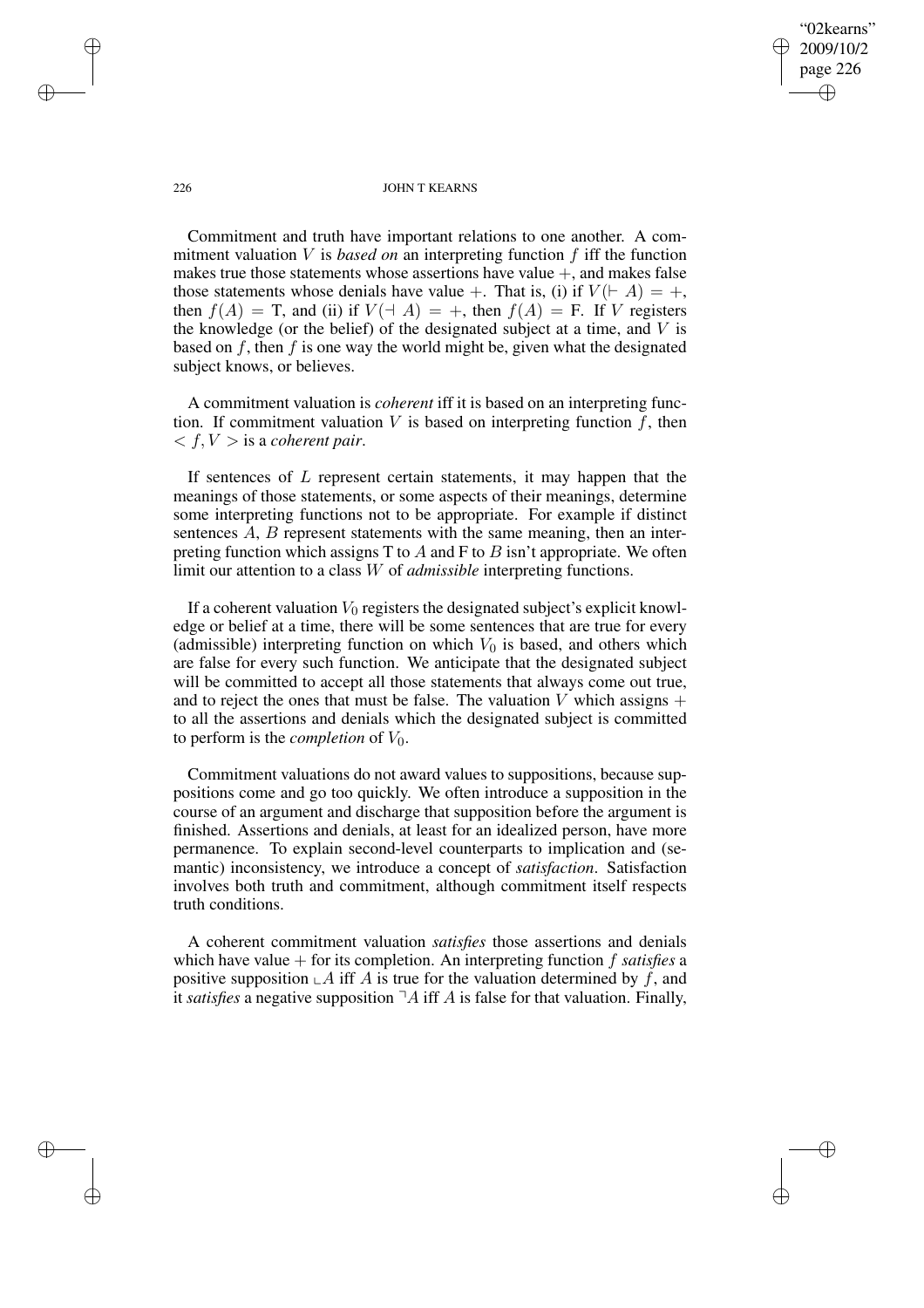a coherent pair  $\langle f, V \rangle$  *satisfies a completed sentence* B iff (i) B is an assertion or denial, and V satisfies  $B$ , or (ii)  $B$  is a supposition, and f satisfies B.

✐

✐

✐

✐

With this conceptual apparatus, we can introduce illocutionary counterparts to implication and (semantic) consistency:

Let X be a set of completed sentences of  $L$  and  $A$  be a completed sentence of L. Then X *logically requires* A and A is a *commitment consequence of*  $X$  iff (i)  $\overline{A}$  is an assertion or denial and every coherent pair that satisfies the assertions and denials in  $X$  also satisfies  $A$ , or (ii)  $A$  is a supposition and every coherent pair that satisfies all the sentences in X also satisfies A.

A set X of completed sentences is *coherent* iff there is a coherent pair which satisfies every sentence in X.

The definition of logical requiring has two clauses, because suppositions make no demands on assertions and denials. The set  $X = \{ \Box A, \Box A, \Box B \}$ logically requires the positive and the negative supposition of every plain sentence, but it is only the denial of  $B$  which leads to further assertions and denials.

A second-level deductive system in an illocutionary logical theory enables us to derive the commitment consequences of initial assertions, denials, and suppositions. It is a straightforward matter to develop these systems, and to establish that they are sound and complete in suitable senses. That such a system is sound and complete shows, for the system in question, that the commitment associated with logical form adequately tracks or traces the truth-conditional consequences of knowledge, or of coherent beliefs and disbeliefs.

Systems of illocutionary logic are useful for representing, and understanding, what people are doing when they say things, and when they construct arguments or proofs. These systems provide the resources for solving, or resolving, a number of puzzles concerning language. For example, if 'B' is a *belief* operator for the designated subject, so that  $B(A)$  is true iff the designated subject (explicitly) believes  $A$  at this moment, then a sentence '[A & ∼B(A)]' will be consistent, but its assertion ' $\vdash$  [A & ∼B(A)]' will be incoherent for the designated subject to perform. This both explains, and dissolves, Moore's Paradox. And if 'K' is a *knowledge* operator, so that 'K(A)' is true iff the designated subject knows  $A$  (at this moment), then a sentence '[A & ∼K(A)]' can be true, but the designated subject can't know it (at this moment). The assertion ' $\vdash$  [A & ∼K(A)]' is incoherent for the designated subject to perform with the force of a knowledge claim. This is sometimes regarded as a paradox, or puzzle, but there is nothing paradoxical about it.

"02kearns" 2009/10/2 page 227

✐

✐

✐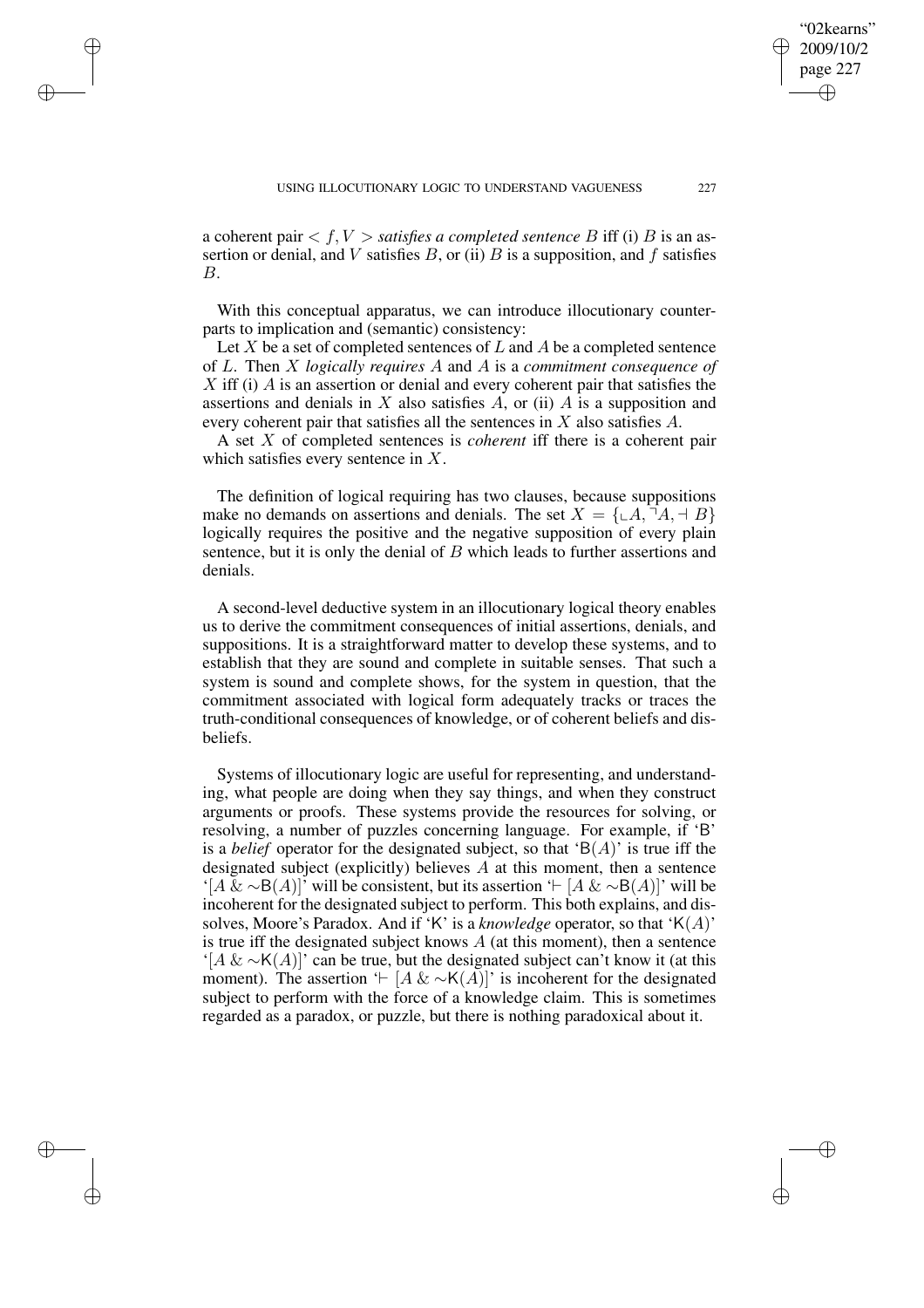## "02kearns" 2009/10/2 page 228 ✐ ✐

✐

✐

### 228 JOHN T KEARNS

# 4. *Reconceiving Studies Of Language*

A system of illocutionary logic is developed in order to help us understand and explain our practice of using language to perform a variety of illocutionary acts, and our practice of constructing deductive arguments. An adequate account of these practices must accommodate both truth and commitment, and systems of illocutionary logic are equipped to do this. These systems faithfully represent realistic arguments, provide the resources for distinguishing assertions and denials from suppositions, and help us better understand indirect arguments that introduce and discharge suppositions.

The study of illocutionary acts and illocutionary force is often thought to belong to pragmatics rather than semantics. In fact, our distinction between the ontic and the epistemic levels of a theory of illocutionary logic is sometimes taken to demarcate the semantic and pragmatic dimensions of language. But in systems of illocutionary logic, the treatment of commitment and completed sentences parallels the more familiar account of truth conditions and plain sentences. There are second-level counterparts of implication and consistency which can be explored by formal techniques similar to those used to investigate truth conditional ideas.

I think it is common to regard a language as a kind of "free standing" entity composed of expressions possessing syntactic and semantic features, where the semantic features are concerned with what might be called "descriptive content." The language user simply employs items in this structure, taking advantage of their semantic features, and sometimes contributing extra features to those that are already there. For example, the language user supplies illocutionary force, she exploits the meanings she finds to achieve new meanings in cases of irony or metaphor, and on occasion manages to do other things to achieve various conversational implicatures.

From our speech act perspective, matters of meaning and force which are intentionally supplied by a language user, especially by the language user who produces the expressions she uses, fall within the area of semantics. We can distinguish customary, conventional meanings from other sorts, and semantic studies commonly focus on conventional meanings. But there is no mystery about how a language producer manages to mean what she does mean, or about how she knows what she means — it is what she intends. What needs explaining is how her addressees are able to determine what she means. I think a third study of language (in addition to syntax and semantics), which might as well be called *pragmatics*, is appropriately concerned with how meaning (including illocutionary force) is communicated, with the

✐

✐

✐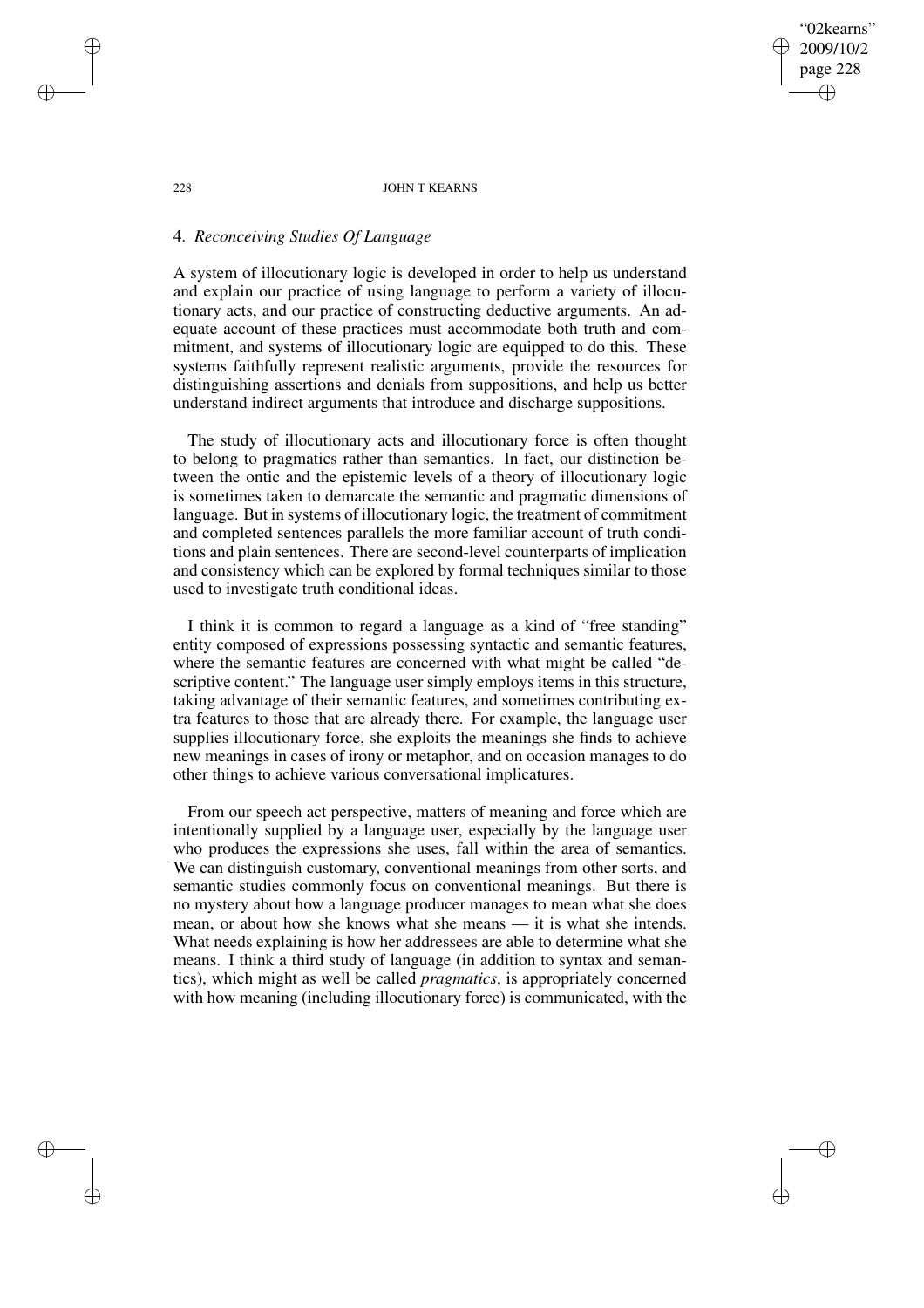cues and clues that addressees use to determine what the speaker/writer intends. Actually, pragmatics should be conceived more broadly as investigating how what one says and doesn't say (as in "damning with faint praise") can serve to communicate what a speaker intends.

## 5. *Ideal Completions*

✐

✐

✐

✐

If a coherent commitment valuation  $V$  registers the explicit knowledge, or the explicit beliefs and disbeliefs, of the designated subject at a certain time, and V is based on interpreting function f, we have thought of f as one way the world might be, given what is currently known, or believed and disbelieved. But to think of  $f$  in this way is to regard the language  $L$ , or the language whose statements are represented by (sentences of) L, as *completely developed*. Every sentence of L would then represent a statement which is determinately true or determinately false.

The languages we speak are never like this. We are making them up as we go along. With respect to the meanings with which expressions are conventionally used, many expressions are vague: when used conventionally, they have borderline cases. A predicate  $F'$  has a criterion associated with it, either conventionally, or idiosyncratically by a given language user. The predicate can be truly applied to an object if the object satisfies the criterion, and falsely applied if the object fails to satisfy that criterion. A borderline case  $\alpha$  for predicate 'F' is not a case that fails to satisfy the criterion. If  $\alpha$ is a borderline case, then there are good reasons for applying 'F' to  $\alpha$ , and good reasons to withhold 'F' from  $\alpha$ . But, with apologies to paraconsistency logicians, an object cannot both be  $F$  and not be  $F$ .

A vague expression can certainly be predicated of a borderline case for that expression. The resulting language act is significant: it represents (say)  $\alpha$  as satisfying 'F's criterion. But in seriously predicating an expression of an object, a language user intends to make a statement — to say what is either true because it fits the world or false because it fails to fit. Someone who predicates a vague expression of a borderline case fails to realize this intention, for what she says doesn't clearly fit the world, and it doesn't clearly fail to fit. Her language act fails to be a statement at all. A statement that isn't true is false (and vice versa); but while a failed attempt to make a statement isn't true, it isn't false either. Only genuine statements are either true or false.

When a vague expression is predicated of a borderline case for that expression, the resulting speech act fails to be a statement, but there are different *ideal completions* of the language in which that predicate yields different

"02kearns" 2009/10/2 page 229

✐

✐

✐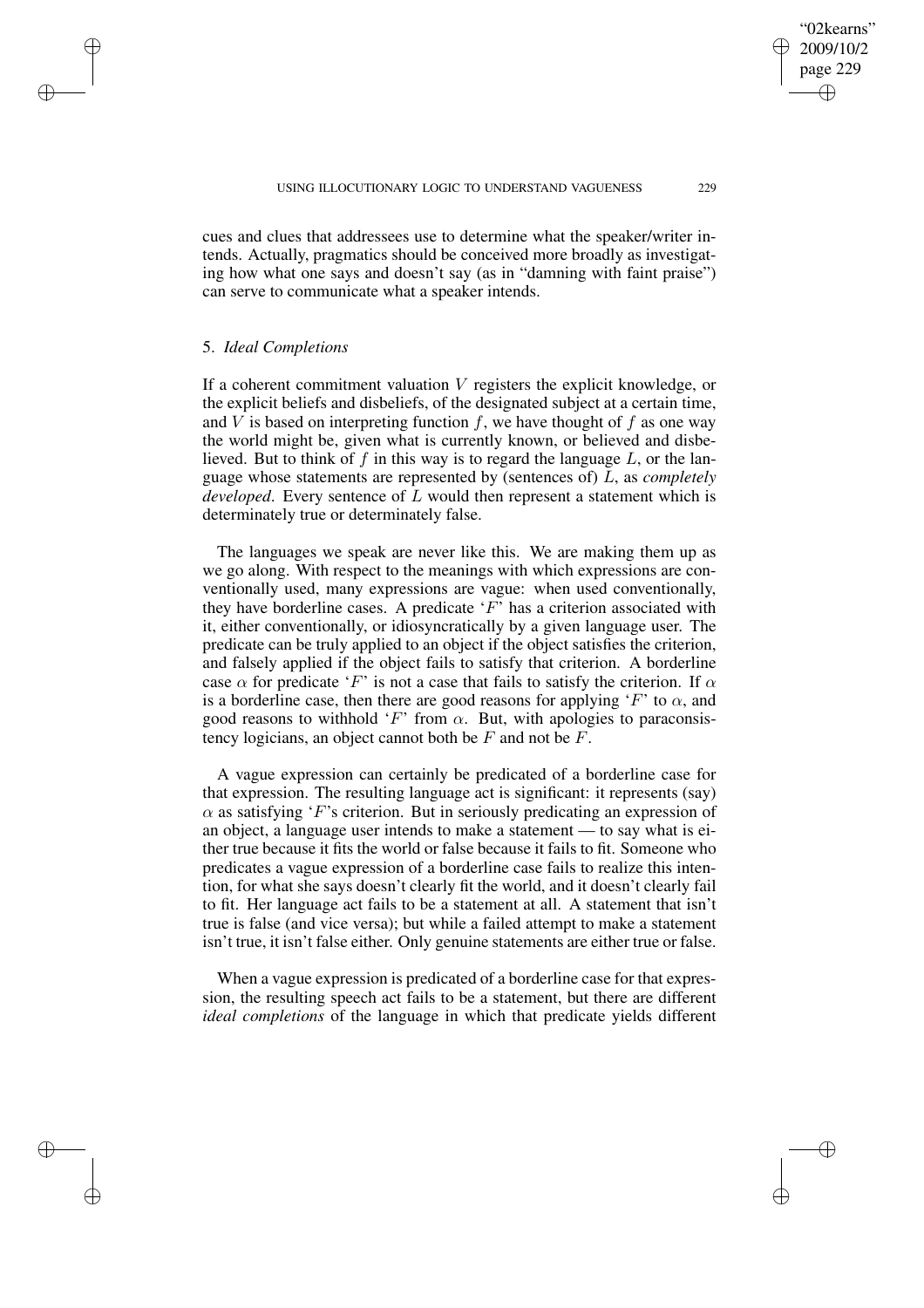## "02kearns" 2009/10/2 page 230 ✐ ✐

✐

✐

### 230 JOHN T KEARNS

values when predicated of the object in question. In these ideal completions, it is the same object which is either  $F$  or *not*  $F$ , but in these completions, that object will be one or the other. It is the same predicate as well, with the criterion for applying it "tightened up" in one way or another.

If we think of a logical language as being, or representing, a natural language, it isn't interpreting functions which determine the conventional meanings of expressions. In actual speech, it is the meanings of what we say that determine whether our statements are true or false. Interpreting functions just reflect the way statements can turn out, given their meanings and the world that they describe. But the meanings of our expressions, together with the world as it is, don't determine for everything that we can say, that it is clearly true or clearly false. An interpreting function that is faithful to our actual situation will assign T to some atomic sentences, and F to others, but will leave many sentences with no values.

Given a function that is faithful to our actual situation, there will be many *classical* interpreting functions which extend our faithful function, and assign either T or F to each atomic sentence. These classical functions represent *ideal completions* of our language — they represent the different ways things can turn out in ideal completions of our language.

However, given the meanings of expressions(and language acts) at present, not all interpreting functions can represent ideal completions. Even if we begin with a set of admissible interpreting functions, it may be that not all classical interpreting functions can represent ideal completions. For example, imagine that ' $F(x)$ ' means x is red, and that  $\alpha$  and  $\beta$  are distinct borderline cases for red, but these two borderline cases are of exactly the same color. The faithful interpreting function will not assign a value to either ' $F(\alpha)$ ' or  $F(\beta)$ .' But we may not think an admissible classical extension of our faithful function is appropriate if it assigns T to ' $F(\alpha)$ ' and F to ' $F(\beta)$ ,' or the reverse. It won't be appropriate if we intend for ' $F(x)$ ' to continue to mean x *is red*. However, we might be willing to slightly change the meaning so that ' $F(x)$ ' then means 'x is red and  $\varphi$ ,' where  $\varphi$  is some further condition satisfied by all currently red objects, and by  $\alpha$ , but not satisfied by  $\beta$ . Which classical extensions of our faithful interpreting function are *allowable (ideal) completions* will depend on our intentions for our language and the expressions it contains.

The designated subject, who is an idealized language user, has complete and perfect knowledge of the language she speaks, and the statements she accepts are true, while those she rejects are false. With respect to a context in which we deal with sentential acts which fail on account of vagueness

✐

✐

✐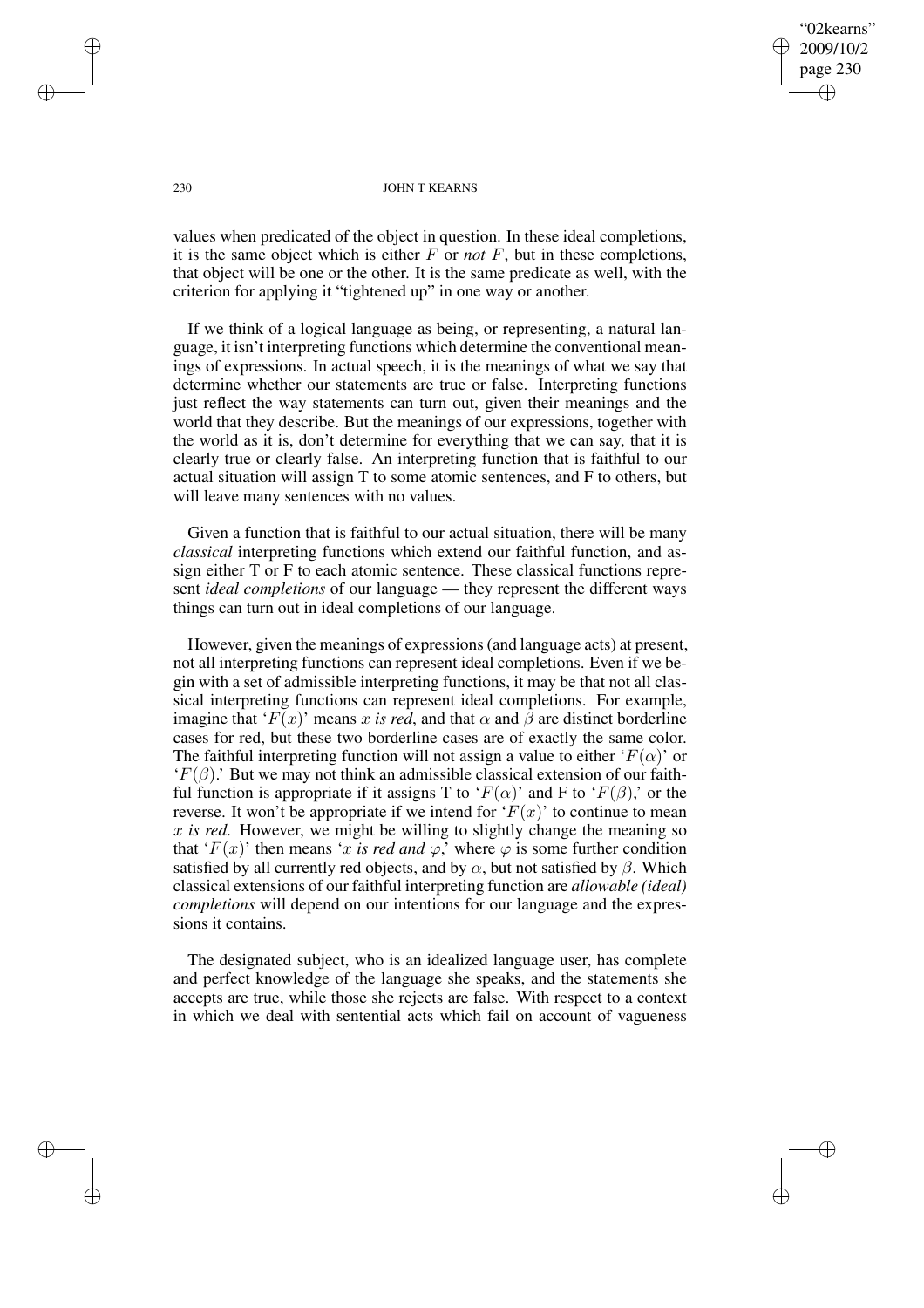USING ILLOCUTIONARY LOGIC TO UNDERSTAND VAGUENESS 231

✐

✐

✐

✐

to be statements, we can understand the designated subject to have an intention for the meaning of every expression in the language. Let V be a commitment valuation which reflects the designated subject's knowledge at a given time. We can attend to allowable (classical) interpreting functions f which extend the faithful interpreting function. Since the designated subject's alleged knowledge is genuine knowledge, the commitment valuation V will be based on all of these functions, and these functions will respect the designated subject's intentions for expressions in the language. However, the valuation V has little importance for the allowable completions of the language. They depend on how the world actually is, and not on what the designated subject knows or believes.

To deal with vagueness in a second-level system of illocutionary logic, we should consider only interpreting functions which are admissible apart from the designated subject's current knowledge. An admissible (rather than allowable) classical interpreting function  $f$  on which  $V$  is based shows one way the world might be in an ideal completion of our language, given what the designated subject now knows. We aren't concerned with the way things actually are, but with how they might be, given what the designated subject now knows. And the designated subject's intentions for the meanings of different expressions may change as she acquires additional knowledge, so that her current intentions are not decisive for the ideal completions that will eventually turn out to be allowable. Our treatment should reflect the way things may (turn out to) be (in an ideal completion), given what the designated subject now knows.

Systems of illocutionary logic don't enable us to "solve" the problem of vagueness, because there is no problem that calls for a solution. But reflecting on systems of illocutionary logic helps us better understand the phenomenon of vagueness. One puzzle that arises in connection with vagueness is this: If we have a heap of grains of sand, or a man with hair, one who clearly isn't bald, then taking away one grain of sand or one hair from the man's head doesn't change things very much. We still have a heap, or a man with hair. Yet everyone realizes that taking away one grain of sand at a time over and over again will eventually result in there no longer being a heap, and taking away one hair at a time (ouch!) will eventually produce a man who is bald.

We seem to either have conflicting intuitions, or else have an intuition which is contradicted by what we know better. But let us reflect on the designated subject who is an ideal, or an idealized, language user. She has perfect knowledge of our language, so far as it has been developed. And she also has some knowledge of the world. She knows of collections of

"02kearns" 2009/10/2 page 231

✐

✐

✐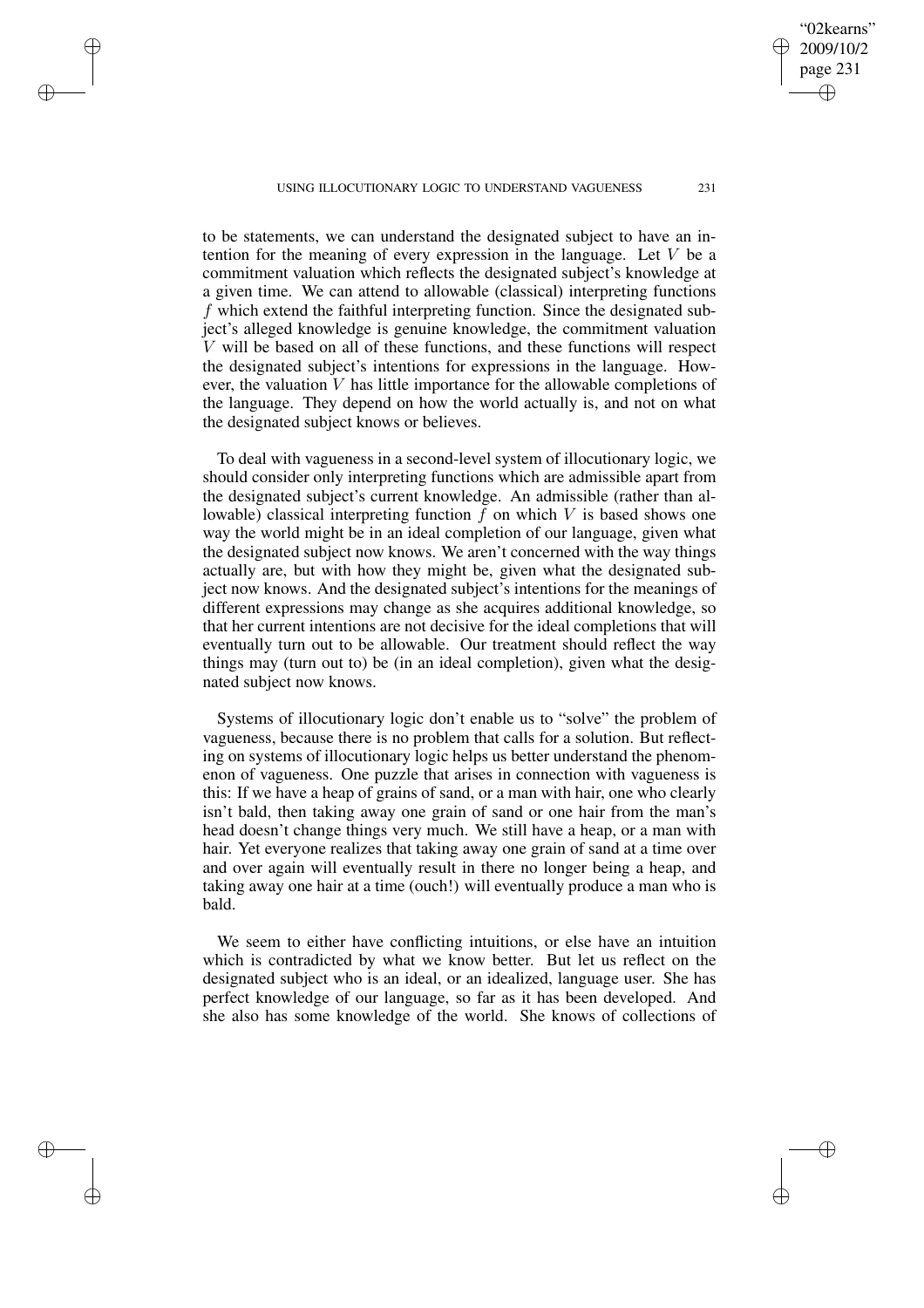"02kearns" 2009/10/2 page 232 ✐ ✐

✐

✐

232 JOHN T KEARNS

sand particles which are genuine heaps, which she has judged to be heaps, and knows lots of men who are definitely not bald, some of whom she has judged to be not bald. For all of the collections which she has judged to be heaps, and all of the men she has judged to be not bald, it is the case that taking away one grain of sand will still leave a heap, and taking away one hair will still leave a man who isn't bald. Our language is sufficiently developed that for those collections she has judged to be heaps, it is true that taking away a grain will leave a heap. This is the source of her intuition, and ours, about taking away one relevant item from a heap or head of hair. But if we are going to keep taking items away, and for some reason want to be able to make yes or no judgments about whether we still have a heap or head of hair, then we will need to amend our language in the "direction" of an ideal completion.

## 6. *The Logic Of Ideal Completions*

Given that a language is never completely developed, we might adopt the project of describing and investigating interpreting functions which reflect the development of a language at a time. Some sentences are true or false, others lack a value. If we are trying to reflect ordinary usage, some issues may be controversial, or simply unclear. I myself am unsure whether a disjunction with one true disjunct and one disjunct which fails to be a statement is a true disjunction or is one which fails to be a statement. However that turns out, we can devise (first-level) deductive systems to track truthconditional consequence. Another project for dealing with vagueness would involve assigning rational or real numbers  $\leq 1$  to reflect the "degree" to which an object satisfies the criterion associated with a predicate. It is probably an interesting task to carry out such investigations, or to develop systems of fuzzy logic. But such systems don't shed much light on our ordinary ways of speaking, writing, and thinking. However, one of my goals in developing systems of illocutionary logic is to illuminate our actual practice, or practices.

The fact that our actual language is incompletely developed doesn't slow us down much. We don't reason in different ways when we do and don't have vague expressions and potential borderline cases. I think we can use illocutionary logic to understand why no unusual or unorthodox logical principles are required. My proposal involves the epistemic level of a system of illocutionary logic, and might ordinarily be considered to be pragmatic as opposed to semantic. But it is semantic in my broad sense. To understand this proposal, we need to recognize that there are different *modes*, or *manners*, of accepting and rejecting statements. The simplest and most straightforward

✐

✐

✐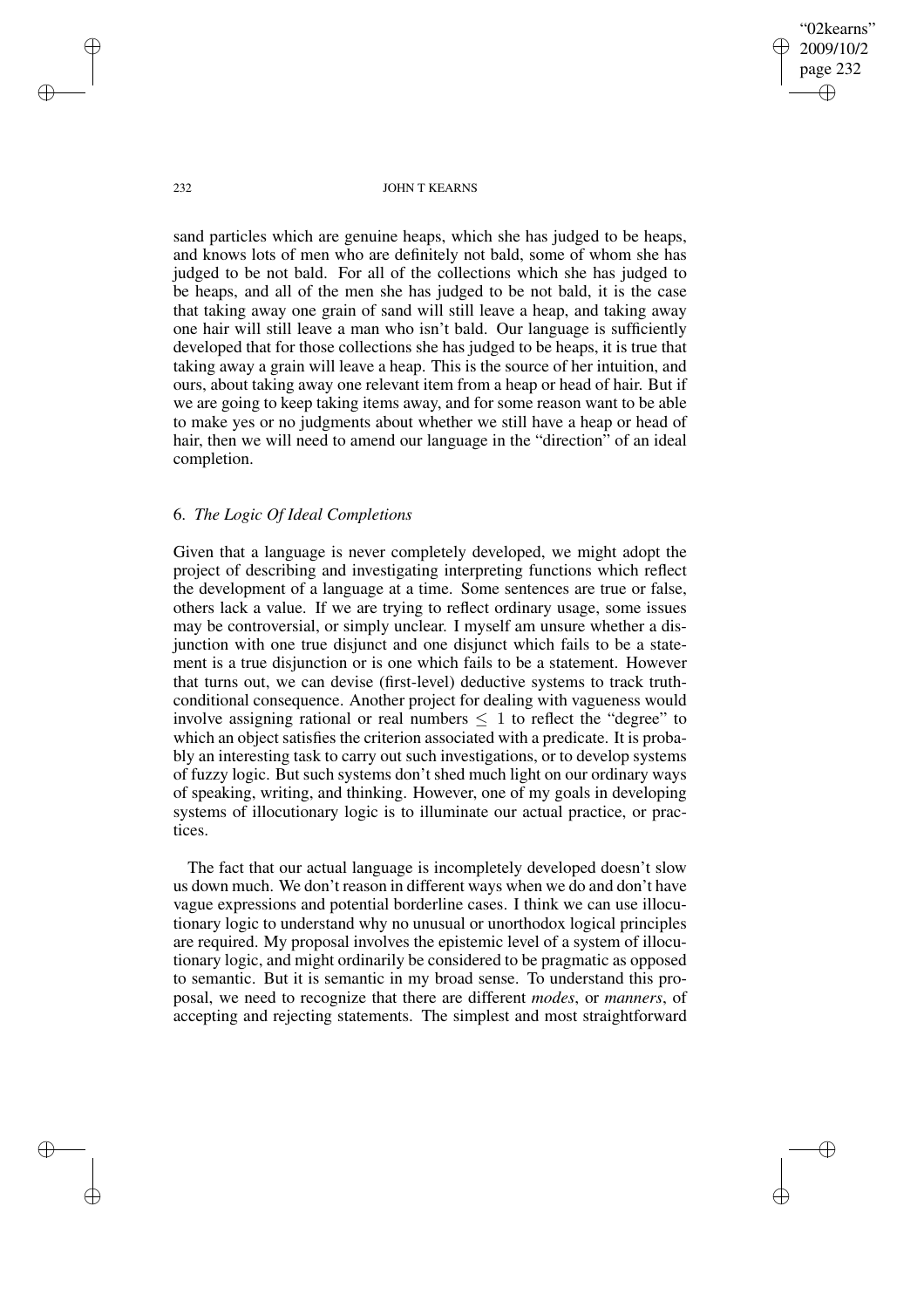USING ILLOCUTIONARY LOGIC TO UNDERSTAND VAGUENESS 233

✐

✐

✐

✐

manner is *factual*: we accept a statement as being, or representing, the way things are, and we reject one for being at odds with the way things are. Even with the factual mode, we can distinguish between accepting a statement with the force of a knowledge claim, and accepting one with the force of justified belief. As I understand it, the factual mode of accepting and rejecting statements is all or nothing — we don't partially accept a statement as being the case.

It is also possible to accept a statement *as a basis for action*, without accepting that the statement indicates the way things really are. Accepting a statement as a basis for action is a matter of more and less, and is characteristically indicated by speaking of what is or isn't probable. If I accept as a basis for action that it will (probably) rain today, that is a good reason to take an umbrella. But the weather report is often wrong, and I do not simply accept that it will rain. Similarly, I judge that I probably won't win if I buy a lottery ticket, but I might buy one anyway. It doesn't cost so much, and there is always that chance. Accepting or rejecting statements as a basis for action, either strongly or weakly, will commit a person to accept or reject other statements as a basis for action, and logical systems can be devised to investigate this commitment. This is how I understand studies of subjective probability.

Studies of subjective probability are concerned with *probabilistic* assertion and denial, although they are not usually conceived of in this way. Another mode of accepting and rejecting, and of supposing as well, is *fictional*. John Searle has argued that there is no special illocutionary force associated with stories and story telling; instead, he says, authors are *pretending* to perform acts of factual assertion and denial. I don't disagree that we can regard authors as pretending, but *we* aren't pretending when we discuss fictional characters and events in other people's stories.

The author of a story, when she is writing the story, is something like an actor in a play. Each is pretending to make assertions, denials, etc. And neither is committed by what they say to perform further acts in the way they would be committed if their acts were genuine instead of pretended. Pretending to assert, deny, etc. is not performing an act with a special illocutionary force. However, when we talk about a fictional world, we *do* perform genuine illocutionary acts. In talking about the world of Sherlock Holmes, say, we can accept and reject statements as being, or representing, the way the story world is. I accept with respect to the stories that Sherlock Holmes was a brilliant detective, for example, and I deny that he was married. This is a distinct mode, or manner, of accepting and rejecting statements — more precisely, of accepting and rejecting sentential acts. We are committed by

"02kearns" 2009/10/2 page 233

✐

✐

✐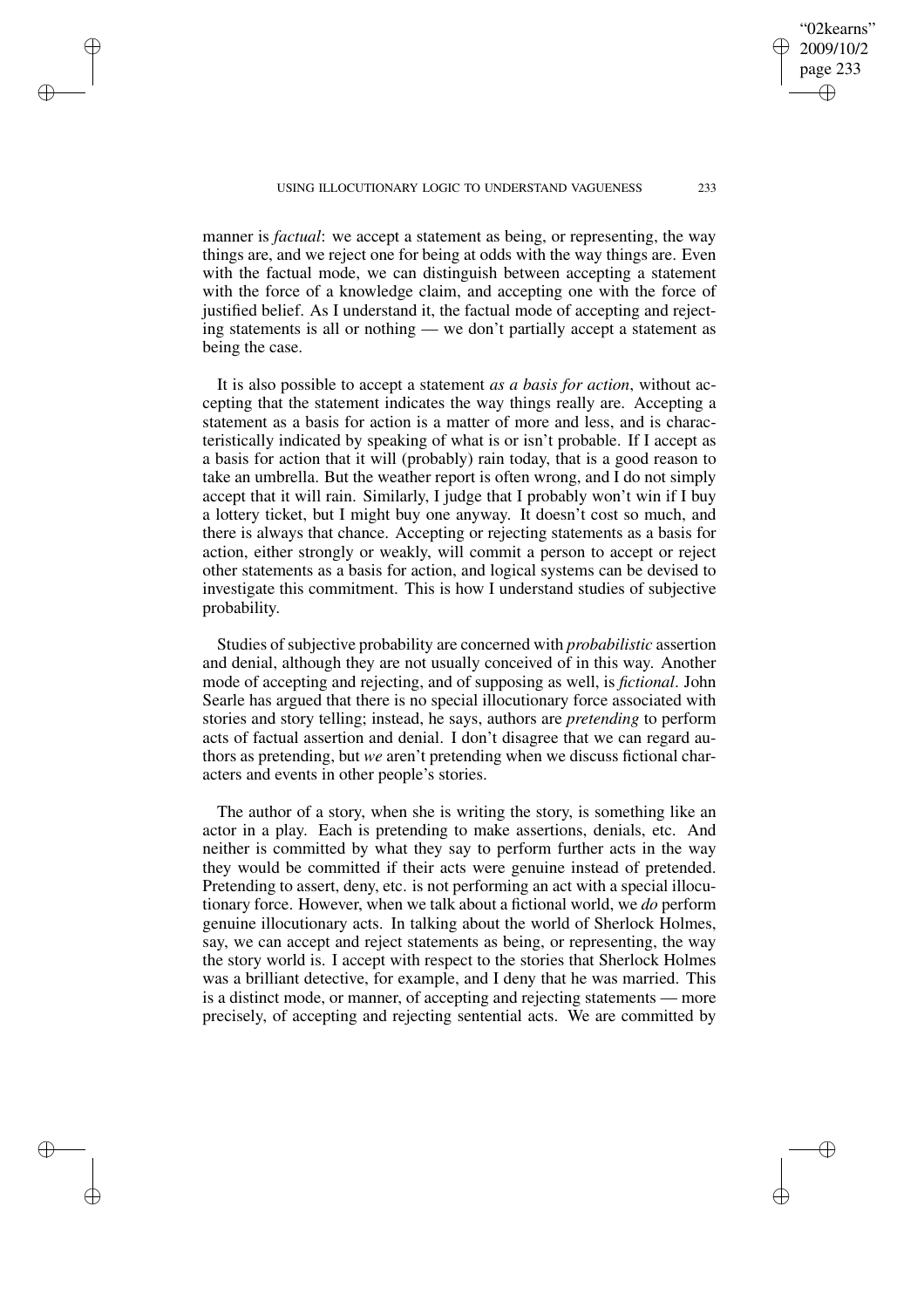"02kearns" 2009/10/2 page 234 ✐ ✐

✐

✐

### 234 JOHN T KEARNS

our assertions and denials of fiction to perform further acts with the same manner or mode.

I am not understanding a story world to be a possible world in some set W. A story world depends on a story teller, and on her representing activity. What is true in a story world depends on what the story says, together with the default assumption that in most ordinary respects, the story world is like the real world — unless the story says otherwise. Story worlds are never complete. For example, Sherlock Holmes had a mother, and his mother had a mother, and that grandmother had a mother, because the stories don't say that Sherlock Holmes was peculiar in this respect. But there is no answer to the question of whether Holmes' mother's mother's mother had blue eyes. She either did or she didn't, because excluded middle is one of the default assumptions. But it isn't true in the story world that she had blue eyes, and it isn't true in that world that she had eyes of another color.

With respect to a given story or collection of stories, we can understand the designated subject to be an ideal reader, or listener. She knows all the stories, and she knows the default assumptions for the stories. She accepts a number of statements as true of the story world, and rejects others; she is committed to accept and reject still more. We can identify truth in the story world with the statements she accepts or is committed to accept, and falsity with the statements she rejects or is committed to reject. So if  $V$  is the completion of a coherent commitment valuation which records the designated subject's knowledge of a given story, or story world, then a statement A is true if the assertion  $V(\vdash A) = +$ , and B is false if  $V(\vdash B) = +$ . The commitment valuation determined by the designated subject's knowledge of the story determines what is true or false about the story world.

If A is the statement that Sherlock Holmes' mother's mother's mother had blue eyes, then A isn't true or false in the story world. Neither  $\vdash A'$  nor '<sup>-</sup>+ A' has value +. But '[ $A \vee \sim A$ ]' is true in the story world, for ' $\vdash [A \vee \sim A]$ ' has value +. The (epistemic-level) logic for the story world is the *same* as the logic for the real world, in the sense that the same deductive system is correct for making (speech-act) arguments about the respective worlds.

With respect to a system of illocutionary logic, truth in a story world is determined by a coherent commitment valuation awarding  $+$  to some assertions and denials. But these commitment valuations are still based on classical interpreting functions which assign T and F to sentences. But for a story world, T and F are not truth and falsity. So what are they? If commitment valuation V determines truth and falsity in a given story world, and V is based on interpreting function f, then f presents an *ideal completion*

✐

✐

✐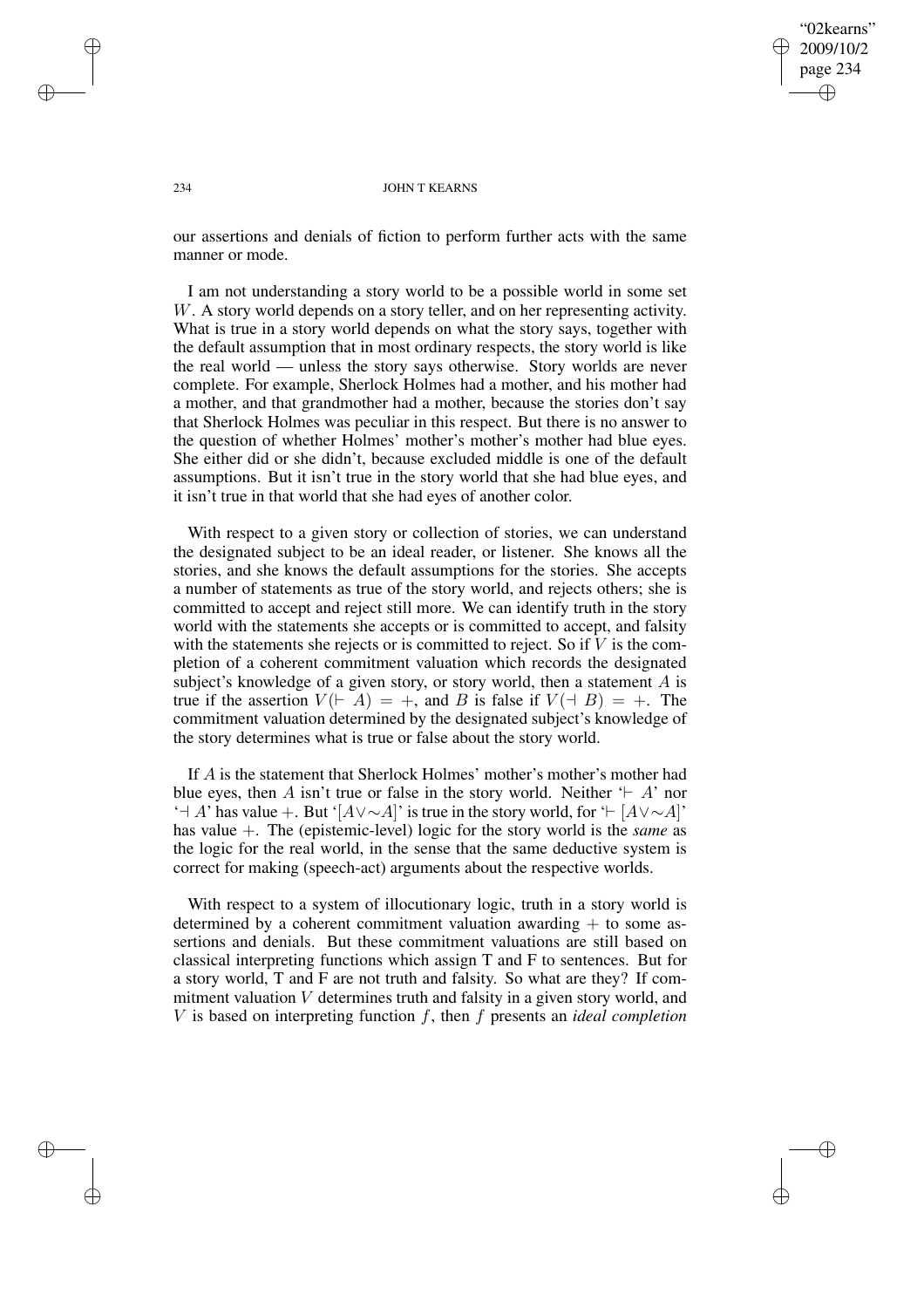of the story world. The story will never be completed — no story teller can narrate a complete story. But the story as we have it is open to infinitely many ideal completions. And it turns out that the sentences that are true of the story world are those that are true for every ideal completion of the story, while the false sentences are false for every ideal completion of the story.

We can accept a statement as true of a given story world — this amounts to accepting it as true in every ideal completion of the story world, and we can reject a statement as false of a story world. To be false of a story world is different from not being true of the story world, for many sentences (sentential speech acts) are neither true nor false. We can also suppose a statement to be true of a story world, which amounts to considering an ideal completion in which the statement is true.

## 7. *Remedying Vagueness*

✐

✐

✐

✐

In dealing with the logic of fiction, we understand truth and falsity in the story world to be determined by a commitment valuation, and an interpreting function which is (or which reflects) an *ideal completion* of the story is an admissible function on which the commitment valuation is based. But in considering vagueness and speech acts which fail on account of vagueness to be statements, we understand the truth, falsity, and failure of sentences (speech acts) to be determined by the way the world is. An admissible classical interpreting function on which the commitment valuation is based which reflects the designated subject's current knowledge (or belief) is an *ideal completion* of the *current language*, a completion in which no sentences fail on account of vagueness. However, both sorts of ideal completion are classical interpreting functions which determine a value for every sentence in the logical language. Our understanding of the logic of fiction can help us understand and develop the logic of a language in which some speech acts fail on account of vagueness to be statements.

Ordinarily, in dealing with factual assertion, denial, and supposition, to suppose a sentence true is to consider how things are (not how they would be) if the sentence is true. Let us be operating in a context where assertions and denials have the status of knowledge claims. Let  $V$  be a commitment valuation which records the designated subject's current explicit knowledge. Then to suppose that  $A$  is true is, in effect, to consider an (admissible) interpreting function on which  $V$  is based, which function also makes  $A$  to be true. Now imagine that we have a logical language (and the language acts which this represents) in which some sentences (some attempted statements) fail on account of vagueness. And let  $A$  be a sentence, or speech act, about

"02kearns" 2009/10/2 page 235

✐

✐

✐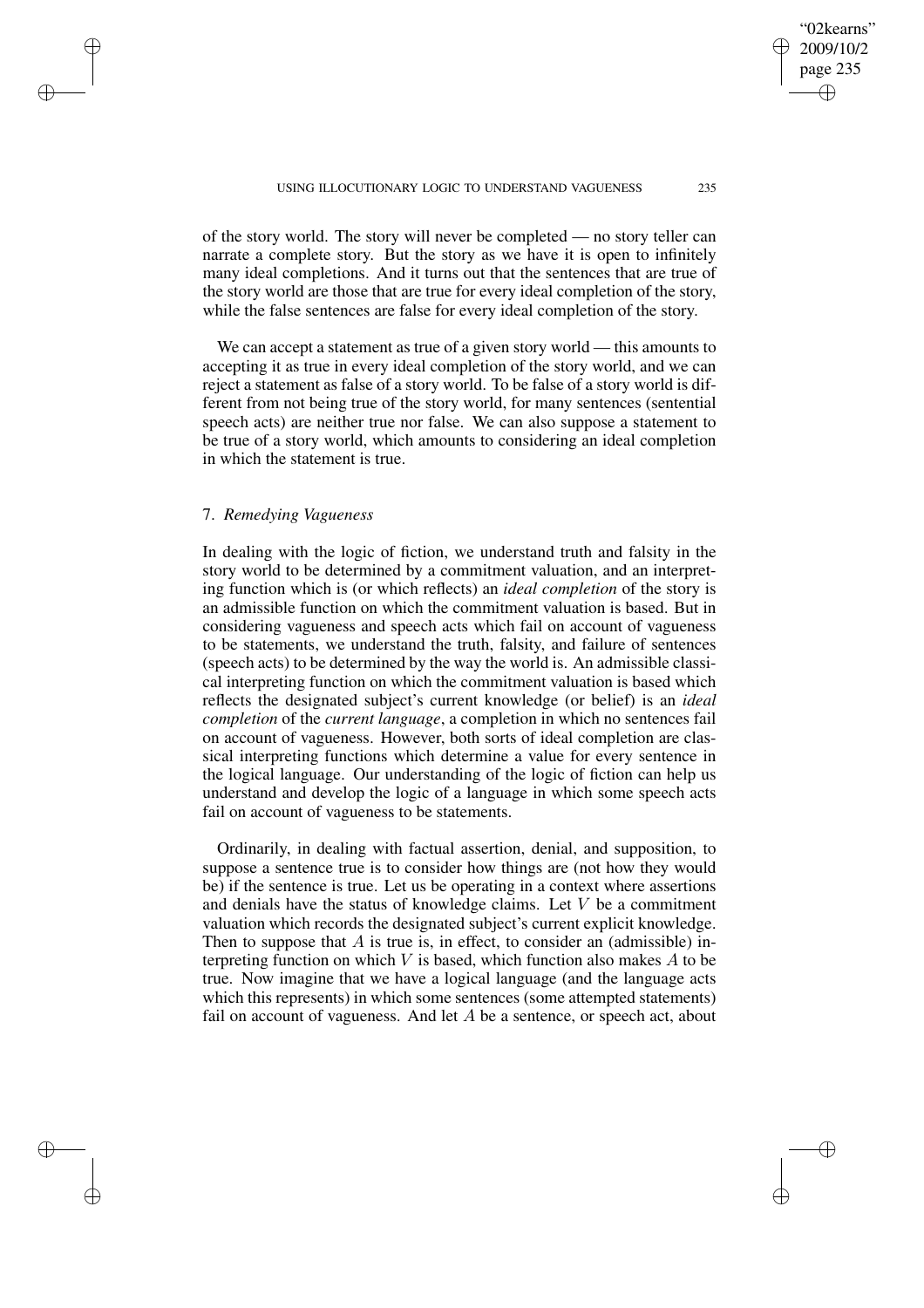"02kearns" 2009/10/2 page 236 ✐ ✐

✐

✐

### 236 JOHN T KEARNS

whose status we are ignorant. For all we know, A could be true, or false, or fail on account of vagueness. If we limit our attention to the factual mode of accepting, rejecting, and supposing sentences (statements), then we cannot successfully accept or suppose true a failing sentence. We can, however, reject or negatively suppose such sentences, even though we can't accept or suppose true the negations of these sentences. (This is analogous to the treatment of paradoxical sentences in my paper on the Liar Paradox: *Kearns 2007*). It is then a straightforward exercise to provide a second-level semantic account and to design a (second-level) deductive system for constructing arguments.

Even though we can come up with a suitable semantics and deductive system for representing how vagueness "works," there seems something a little idle about doing this. My goal in developing systems of illocutionary logic is to represent our actual practice of using language, and to better understand or even resolve certain puzzles or perplexities about our use of language. But in actual practice, we are not very often troubled by vagueness, and we don't carry out reasoning that "makes provision" for vagueness. A deductive system that accommodates speech acts that fail to be statements on account of vagueness doesn't represent or reflect our actual practice, and it doesn't remedy a shortcoming of our actual practice.

If A is a sentence (attempted statement) which fails on account of vagueness, then if we suppose  $\overline{A}$  to be true, it is most reasonable to think we are interested in exploring how things are if  $A$  is true. Even though  $A$  fails on account of vagueness, we don't want for this to "spoil" our supposition, turning it into a failed attempt at supposing. In this case, we aren't engaged in *factual* supposing. We are, in effect, considering an ideal completion of our language in which  $A$  is true. This is a different mode, or manner, of supposing than factual supposing.

As well as supposing that a language act is true in an ideal completion of our current language, we can also accept a language act as *true in every ideal completion of our language*, or reject a language act for being *false in every ideal completion of our language*. (If a language act is *already* a true statement or a false one, it will be true, or false, in every ideal completion.) When we are operating in circumstances where vagueness "intrudes" or might intrude, and we have no particular interest in exploring vagueness, it would make sense for us to employ the *indifferent to vagueness* manner of performing illocutionary acts — this is an *ideal-completion* manner of accepting, rejecting, and supposing speech acts. The illocutionary logic, the deductively correct speech-act arguments, are the same for ideal-completion manners of performing illocutionary acts as they are for factual asserting, denying, and

✐

✐

✐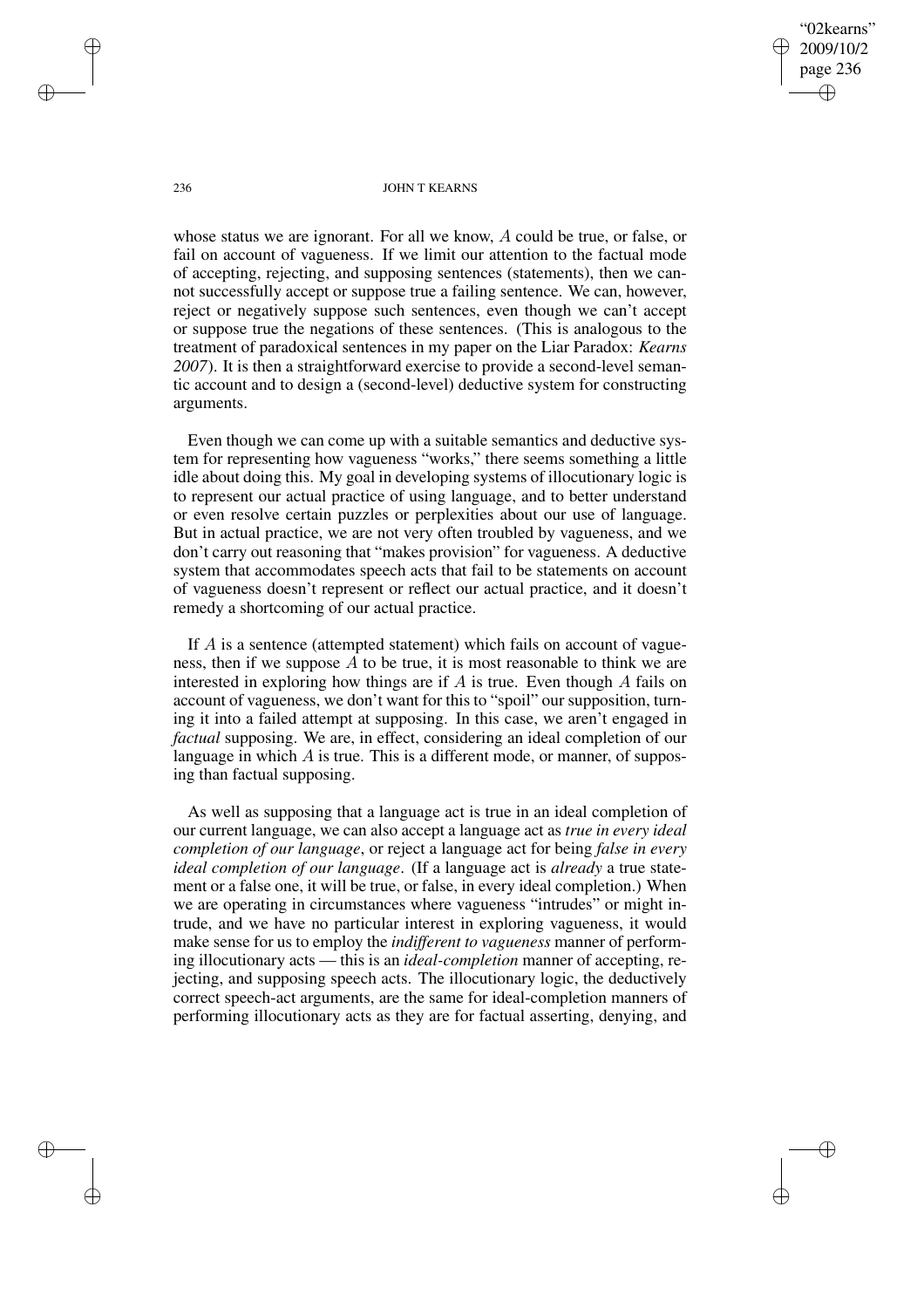"02kearns" 2009/10/2 page 237

✐

✐

✐

✐

supposing — when there are no failed attempts at making statements. Since people don't, in general, pay attention to vagueness, or provide for failure due to vagueness, in carrying out reasoning and making arguments, we can imagine that they are already employing the indifferent to vagueness manner of performing illocutionary acts.

✐

✐

✐

✐

The suggestion that there is, or might be, an *indifferent to vagueness* manner of performing illocutionary acts, to accommodate language acts in which vague expressions are predicated of borderline cases for those expressions, *rescues*, or *redeems*, Kit Fine's proposal (in *Fine 1996*) that it is supervaluations that determine the values of statements when vague expressions are predicated of what may or may not be borderline cases for those expressions. For my suggestion provides a *motivation* for Fine's proposal. If f is a function which assigns T or F to some atomic sentences of  $L_1$ , but which may assign no value to others, then the *supervaluation determined by* f awards T to every sentence that is true for every ideal completion of  $f$ , and awards  $F$ to those sentences that are false for every ideal completion.

With respect to systems of illocutionary logic. Fine has proposed an onticlevel solution to a problem that requires an epistemic-level solution. (In terms of our earlier discussion, Fine's proposal would have us focus on allowable ideal completions rather than admissible ones.) His proposal attributes meanings to expressions (or acts of using them) which they don't possess. The values of our ordinary statements, or language acts, are not determined by supervaluations. For a disjunction to be true, one disjunct (anyway) must be true. So that if both A and  $\sim$ A are statements that fail on account of vagueness, then '[ $A \vee \sim A$ ]' also fails (to represent a statement). We don't need to attribute to sentences (and speech acts) meanings which they don't have in order to recognize different manners of accepting disjunctions (and other speech acts). If we factually accept a disjunctive statement, our attempt to do this fails if both disjuncts fail to be statements. But we can accept a disjunctive language act *as true in every ideal completion of our language* — we can do this even for a disjunctive language act which fails to be a statement.

Although probably no one actually thinks this matter through, and carefully distinguishes between accepting statements as being the case and accepting sentential speech acts as being true in every ideal completion of our language, looking at things this way accommodates our ordinary practice. We don't alter, and don't need to alter, the inference principles we ordinarily employ when vague expressions are predicated of borderline cases for those expressions. But these are principles for reasoning with illocutionary acts